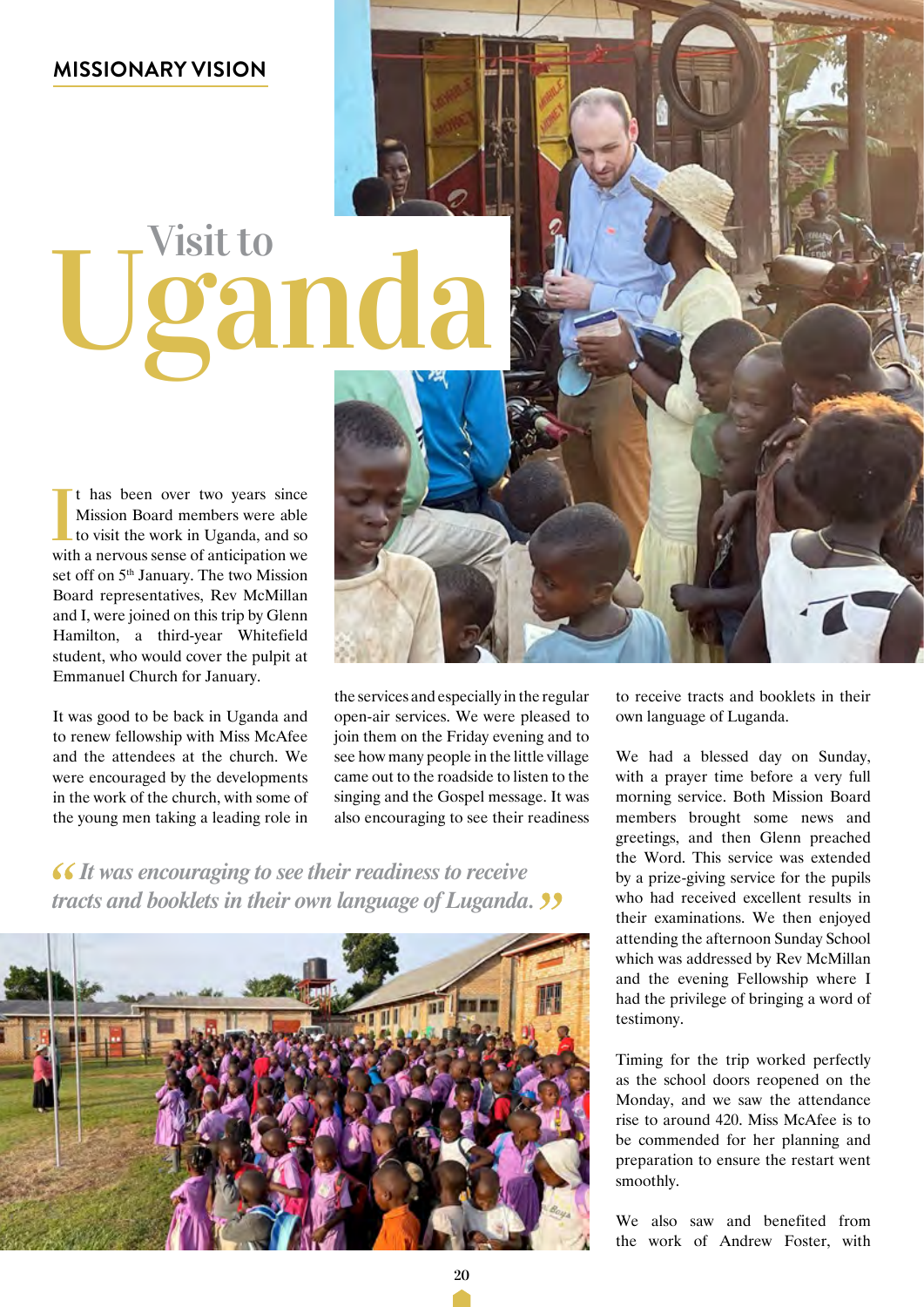improvements to the school compound, the development of new school offices, and the redevelopment of the last of the three apartments on the site. We also visited some families who have benefitted from Aid Support and the farm planting programme, overseen by Hannah Foster.

During a busy week, we conducted the Annual Meeting of our NGO, met with the local Education Officer, travelled to visit a church and school where Rev Park and Rev Brown held conferences a few years ago, visited the community boreholes, met the local Chairmen, and visited some of the pupils who have gone on to commence sponsored vocational courses. Rev McMillan also conducted a school Board of Management meeting, and we then met with all the school staff.

*We are glad to report that God's work is going forward in Uganda. We rejoice that the school has restarted and that there is an open door for evangelism and the development of the church.* 





As travel opens up a little, it is planned that David McAuley, another thirdyear Whitefield student, will cover the pulpit in February, and Rev Carscadden will travel to cover most of March. Please pray for them as they travel and also that the Lord will bless them and those who listen to the Word preached week by week.

As we reflect on our trip, we are glad to report that God's work is going forward in Uganda. We rejoice that the school has restarted and that there is an open door for evangelism and the development of the church.

V **Alastair Hamilton,** *Mission Board Treasurer.*

### FPC Bible Training Institute

*<u>Fray earnestly for</u> these students around the world, and for our lecturing team.* 



**Please remember the ongoing** ministry of our FPC Bible Training Institute as it enters its second year. This training programme has been set up by the Mission Board to help train students around the world for God's work. It is a twoyear part-time course and is conducted remotely.

Three additional students have been added to the Institute, bringing our total to twentyfive. There are seventeen students from Kenya, two from Uganda, two from Pakistan, two from the Philippines, one from Guinea and one from Tanzania.

Pray earnestly for these students around the world, and for our lecturing team, that the training will be used by God to prepare young men for the work of the Gospel in their respective countries.

V **Rev David Park,** *Administrator.*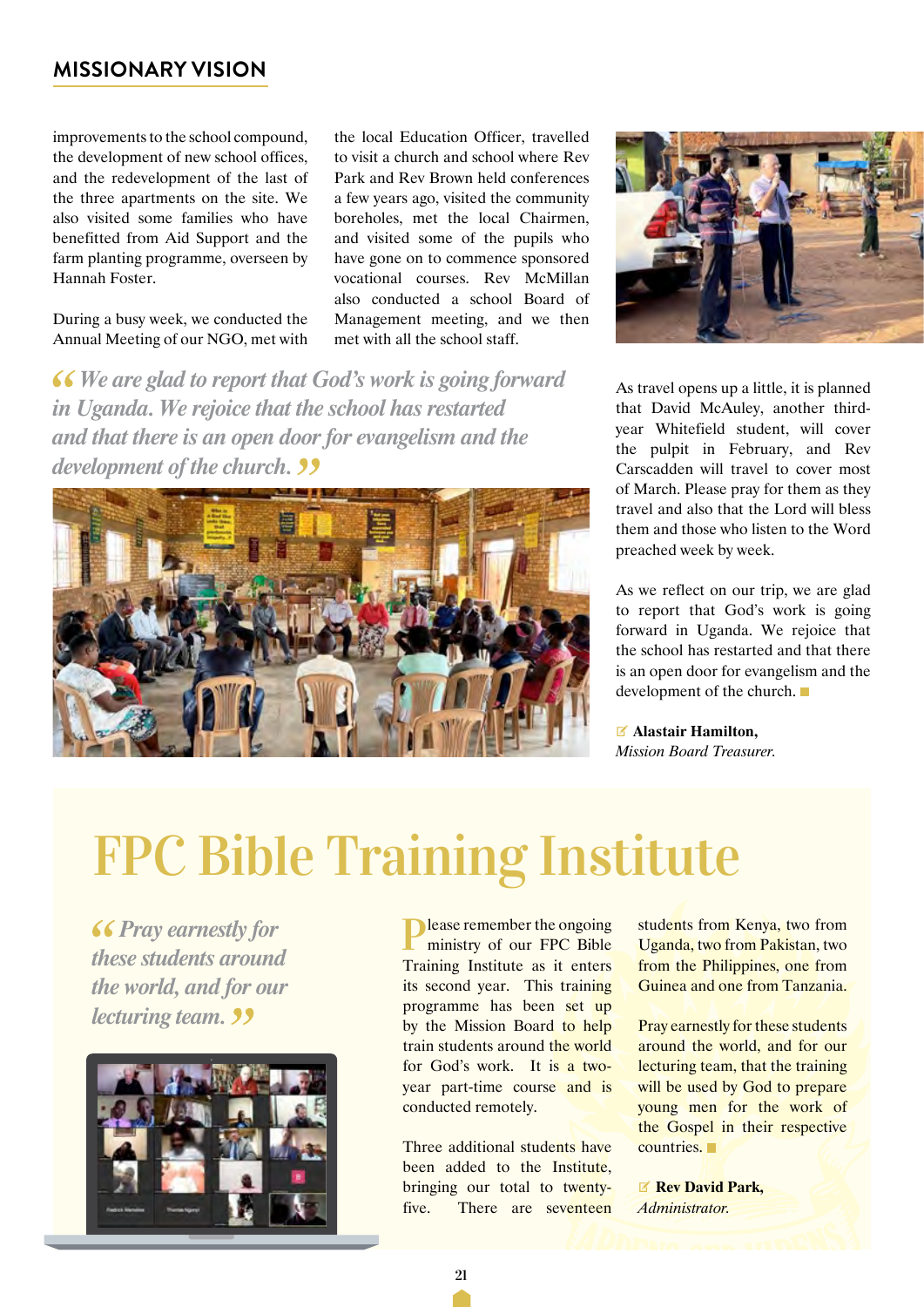## Tropical Storm Odette

dette, a rare off-season tropical cyclone,<br>struck the Philippines in mid-December.<br>It was the fifteenth storm to<br>hit the country in 2021 and was struck the Philippines in mid-December. It was the fifteenth storm to hit the country in 2021 and was by far the most devastating. The intensity of the storm is observed in the 160mph winds which raged through 10,000 villages, affecting millions of people.

Among those who suffered damage to their homes, businesses, and church properties were families from the churches where we have

fraternal relationships. These families

are relatively poor and look to the Lord to provide materials to repair their little homes and farms, and for the supply of basic food in a time of scarcity.

We are in personal contact with Rev. Ebenezer Nombre who indicated: 'As our nation reels from incomprehensible destruction in the aftermath of Typhoon Odette, several Philippine ministries and NGO's are pleading for help and steadfast prayers.'

The town where he lives experienced the worst damage, and some families were forced to move into the church building. Sadly, the government proved to be ineffective and unresponsive to the needs of the people.

The Church set up a Disaster Committee to oversee any financial donations. Through Rev. Nombre, we were able to send some emergency aid funding towards this project. He has tried to help another Reformed Church whose Church Building was very badly damaged in the storm.

Rev. Nombre desires that 'the Lord will use the Super Storm to save His people in Surigao.' Will you join us in prayer for these struggling families? Pray that our great God who sees the afflictions of His dear people on earth will provide the necessary funding to repair their little homes and farms, supply their daily bread, and be pleased in His providential mercy to bring others to Christ in the midst of disasters.

 **Above:** Rev Ebenezer Nombre (left) with two colleagues **Left:** Damaged home belonging to a church member



#### A special conference to revitalise our missionary vision.

7-14th MAY in Lisburn Free Presbyterian Church

Saturday 7th May @ 7.30pm Lord's Day 8th May @ 11.30am & 7.00pm Weeknights 9-13th May @ 8.00pm

- . The Biblical Charter for Missions
- . Details of the FPC Mission Strategy
- The development plans for each area
- **Opportunities for Service**
- Biblical messages each night relating to **Mission Service**

Sat 14th May @ 10.00am Interactive Workshops

- . Hear what it is like to live and work on the Mission **Field directly from our Missionaries**
- **Explore the opportunities for** short term service and practical work teams





22